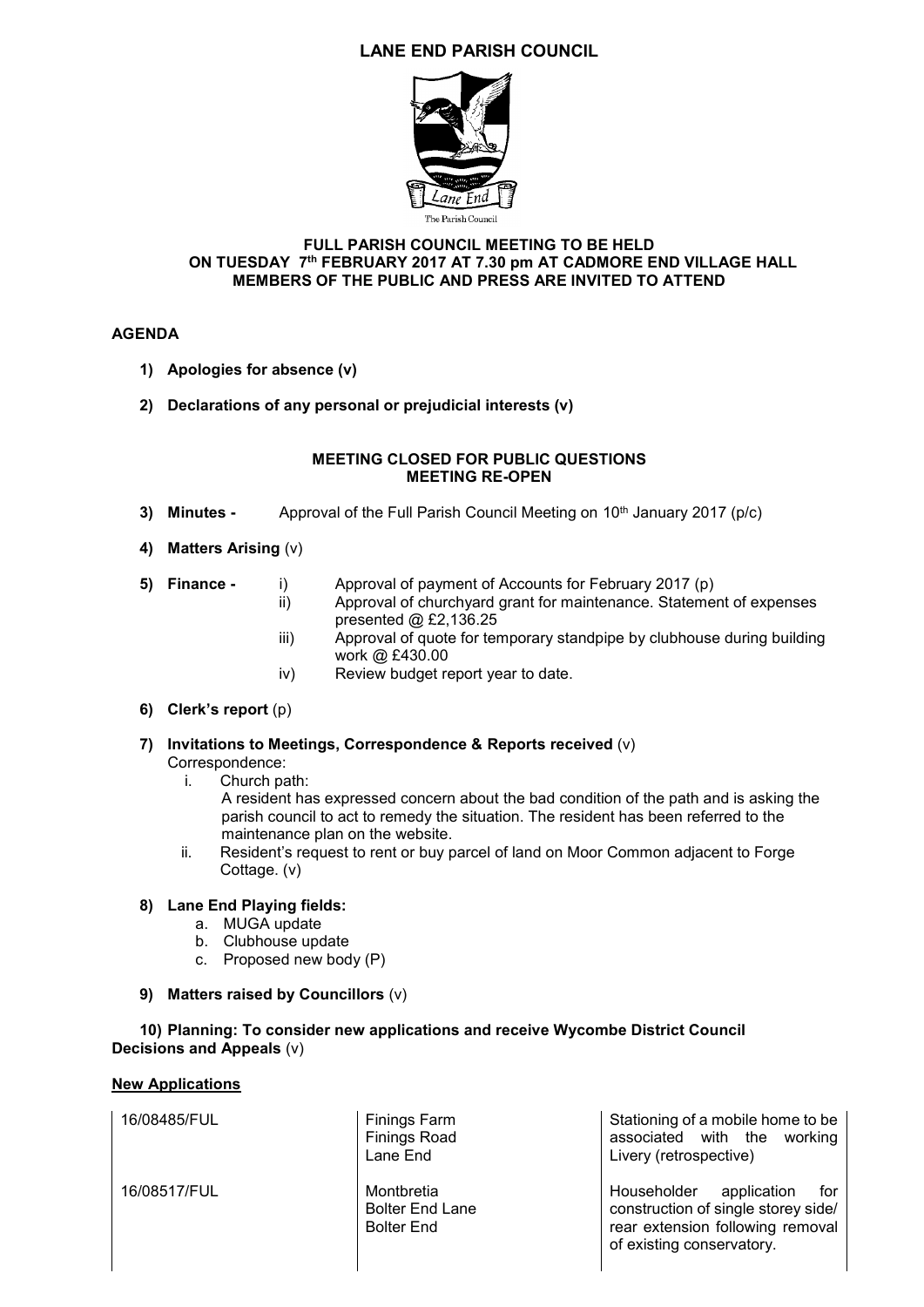| 17/05057/FUL | Sandbanks<br>Moor Common<br>Lane End          | Householder<br>application<br>for<br>works and<br>dwarf<br>excavation<br>retaining wall to create parking<br>bay. |
|--------------|-----------------------------------------------|-------------------------------------------------------------------------------------------------------------------|
| 17/05112/ADV | Graewell of High Wycombe<br>The Row, Lane End | of 2x<br>internally<br>Display<br>illuminated entrance signs and 3x<br>flag pole signs.                           |

# **Wycombe District Council planning decisions**

**16/07724/FUL** Application Permitted

Kirkwood Cadmore End High Wycombe Buckinghamshire HP14 3PL

Erection of 1 x 4 bed detached dwelling with basement area & detached garage to front - alternative scheme 14/06426/FUL (Garage) and 11/07147/FUL (Dwelling) (Part retrospective)

**16/07922/FUL** Application Permitted

April Cottage Moor Common Lane End Buckinghamshire HP14 3HU . Householder application for replacement of 4 existing dormers, 1 x additional roof light and new window in gable end

**16/08051/CTR** Not to make a Tree Preservation Order

Holy Trinity Church Church Path Lane End Buckinghamshire Fell one Ash tree (T1) due to possible disease & dieback

**16/07991/FUL** Application Permitted

Maryland Cottage High Street Lane End Buckinghamshire HP14 3JF

Householder application for alterations to bay windows on front elevation, installation of porch over front door, installation of roof light on rear elevation, construction of two storey rear extension, new timber framed garage building to rear of property and new entrance gates (amended scheme to pp 16/05468/FUL) (part

**16/07915/CO** Comments Made

Various Sites Across Wycombe District Bucks

Notification of proposed removal of public telephone kiosks at 54 different locations across Wycombe District. (NB. Please note that this is a consultation, not a formal planning application.)

**16/08268/FUL** Application Permitted

3 Beech Avenue Lane End Buckinghamshire HP14 3EQ

Householder application for construction of single storey front extension and addition of render and external cladding to front elevation

**16/07869/FUL** Application Permitted

[Installation of an artificial grass area as a multi-use games area \(MUGA\) with a 3M high fenced enclosure](http://publicaccess.wycombe.gov.uk/idoxpa-web/centralDistribution.do?caseType=Application&keyVal=OFFOOSSCGK700)  [and 4 x 8M high flood lights \(one in each corner of the MUGA\) to replace existing tennis courts and play](http://publicaccess.wycombe.gov.uk/idoxpa-web/centralDistribution.do?caseType=Application&keyVal=OFFOOSSCGK700)  [area of Lane End Playing Fields & creation of bund -](http://publicaccess.wycombe.gov.uk/idoxpa-web/centralDistribution.do?caseType=Application&keyVal=OFFOOSSCGK700) Lane End Playing Fields The Row Lane End [Buckinghamshire](http://publicaccess.wycombe.gov.uk/idoxpa-web/centralDistribution.do?caseType=Application&keyVal=OFFOOSSCGK700)

### **Planning other:**

**17/05109/TREE**.

Remove dead branches from 1x oak tree and brace back overhanging branch one 1x oak tree. Lane End parish council. This application was withdrawn as it concerns dead wood and does not require planning permission. We have a quote for £300 from Peter Whipp to carry out the work. Clerk and Chairman have placed the order as it concerns a H&S matter.